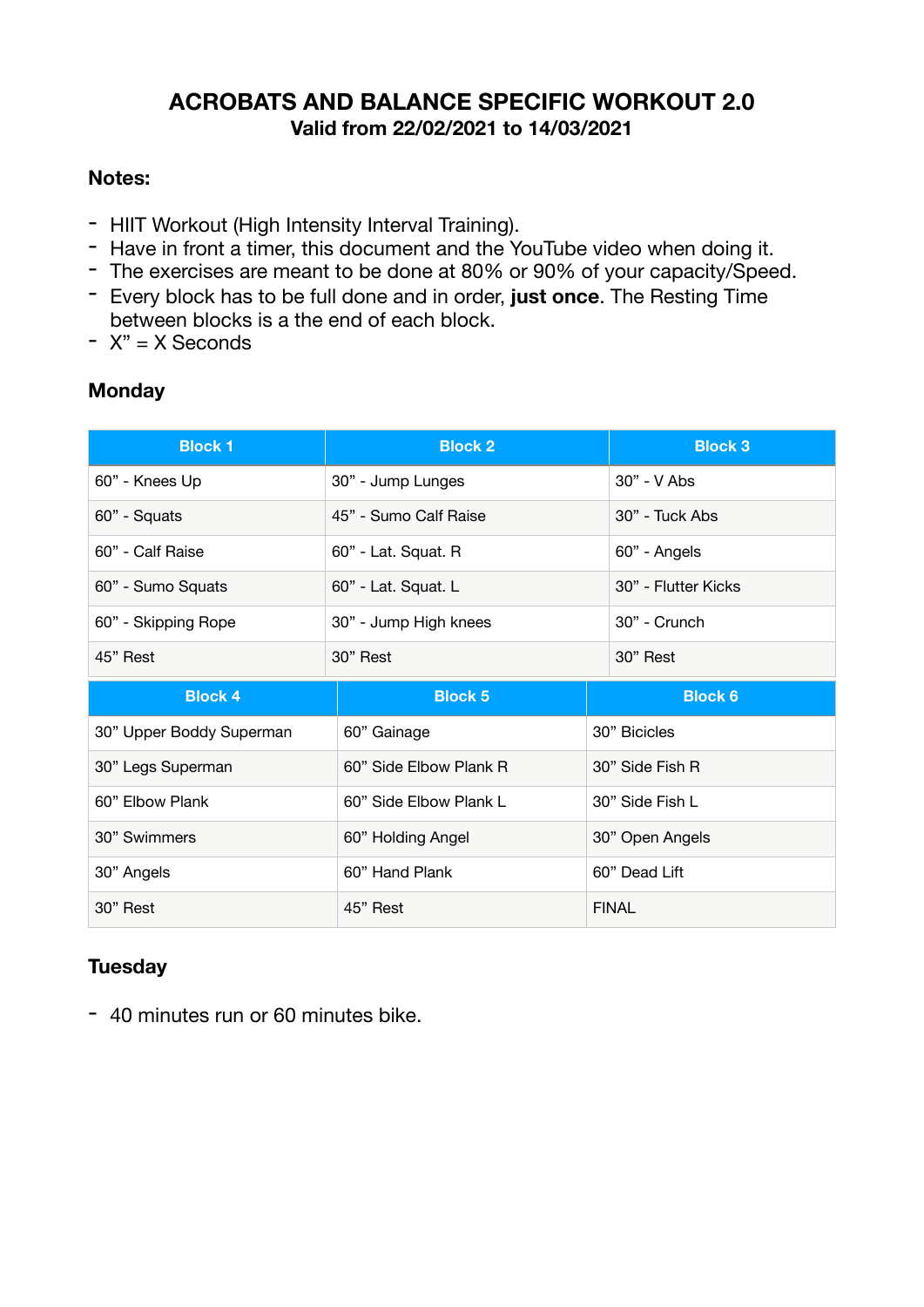## **Wednesday**

| <b>Block 1</b>                  | <b>Block 2</b>                      | <b>Block 3</b>              |
|---------------------------------|-------------------------------------|-----------------------------|
| 60" Burpees                     | 60" Arms Circle                     | 30" Wide Push Up            |
| 30" Push Up Closed              | 30" Elbow lifts                     | 45" Butterfly R (elastic)   |
| 60" Butterfly                   | 30" Reverse Rowing                  | 45" Butterfly L (elastic)   |
| 30" Pike Push Up                | 30" Reverse Butterfly               | 30" Push Up Closed          |
| 30" Push up Open                | 30" Chin up                         | 30" Hold Push up Position   |
| 30" Rest                        | 30" Rest                            | 30" Rest                    |
|                                 |                                     |                             |
| <b>Block 4</b>                  | <b>Block 5</b>                      | <b>Block 6</b>              |
| 45" One Arm Row R (elastic)     | 30" Front Shoulder Lift R (elastic) | 30" Biceps R (elastic)      |
| 45" One Arm Row L (elastic)     | 30" Front Shoulder Lift L (elastic) | 30" Biceps L (elastic)      |
| 30" Reverse Butterfly (elastic) | 60" Pike Push Up                    | 60" Open Hands Plank        |
| 60" Dorsal (elastic)            | 30" Triceps Push Up                 | 30" Push Up Plank           |
| 60" Dead Lift (with weight)     | 60" Triceps Pulls (elastic)         | 30" Lateral Raise (elastic) |

# **Thursday**

- 40 minutes run or 60 minutes bike.

## **Friday**

| <b>Block 1</b>     | <b>Block 2</b>        | <b>Block 3</b>      |
|--------------------|-----------------------|---------------------|
| 30" Classic Crunch | 60" Dead Lift         | 60" Squats          |
| 30" Tuck Legs      | 30" Angels            | 30" Sumo Squats     |
| 30" Ankle Touch    | 60" Hand Plank        | 60" Calf Raise      |
| 30" Scissors       | 30" Side Hand Plank R | 30" Sumo Calf Raise |
| 30" Tuck Abs       | 30" Side Hand Plank L | 30" Knees up        |
| 30" Rest           | 30" Rest              | 30" Rest            |